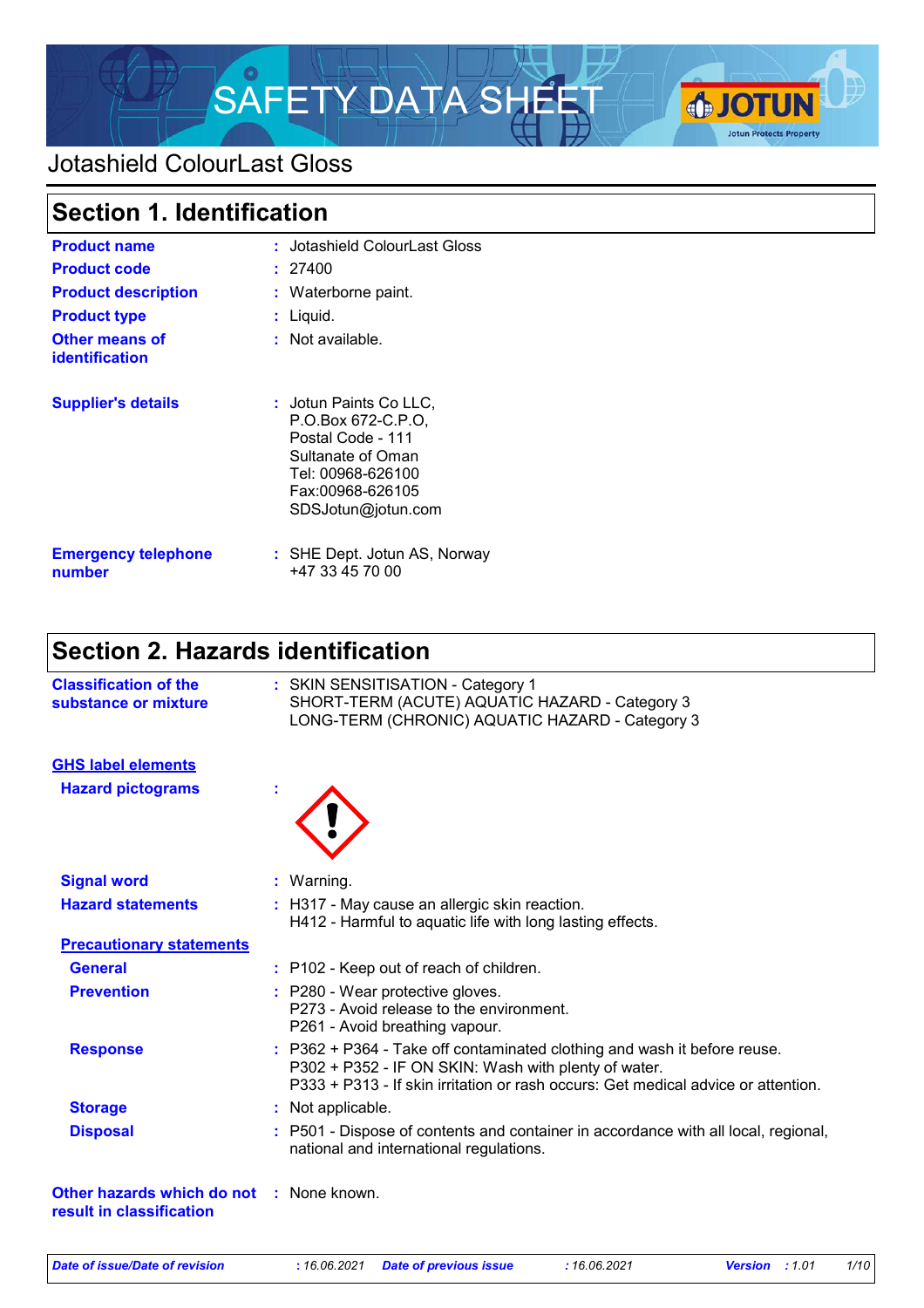# **Section 3. Composition/information on ingredients**

### **Substance/mixture**

#### **Other means of identification**

**:** Mixture

**:** Not available.

#### **CAS number/other identifiers**

| <b>CAS number</b>   | : Not applicable. |
|---------------------|-------------------|
| <b>EC</b> number    | : Mixture.        |
| <b>Product code</b> | : 27400           |

| <b>Ingredient name</b>             | $\frac{9}{6}$ | <b>CAS number</b> |
|------------------------------------|---------------|-------------------|
| l ammonia                          | l≤0.3         | 1336-21-6         |
| 1,2-benzisothiazol-3(2h)-one (BIT) | < 0.1         | 2634-33-5         |
| 2-methyl-2H-isothiazol-3-one (MIT) | < 0.1         | 2682-20-4         |
| C(M) T/MIT (3:1)                   | l≤0.018       | 55965-84-9        |

**There are no additional ingredients present which, within the current knowledge of the supplier and in the concentrations applicable, are classified as hazardous to health or the environment and hence require reporting in this section.**

**Occupational exposure limits, if available, are listed in Section 8.**

### **Section 4. First aid measures**

#### **Description of necessary first aid measures**

| <b>Eye contact</b>  | ÷ | Immediately flush eyes with plenty of water, occasionally lifting the upper and lower<br>eyelids. Check for and remove any contact lenses. Continue to rinse for at least 10<br>minutes. Get medical attention if irritation occurs.                                                                                                                                                                                                                                                                                                                                                                                                                                                                                                                                                                                         |
|---------------------|---|------------------------------------------------------------------------------------------------------------------------------------------------------------------------------------------------------------------------------------------------------------------------------------------------------------------------------------------------------------------------------------------------------------------------------------------------------------------------------------------------------------------------------------------------------------------------------------------------------------------------------------------------------------------------------------------------------------------------------------------------------------------------------------------------------------------------------|
| <b>Inhalation</b>   |   | : Remove victim to fresh air and keep at rest in a position comfortable for breathing.<br>If not breathing, if breathing is irregular or if respiratory arrest occurs, provide<br>artificial respiration or oxygen by trained personnel. It may be dangerous to the<br>person providing aid to give mouth-to-mouth resuscitation. Get medical attention if<br>adverse health effects persist or are severe. If unconscious, place in recovery<br>position and get medical attention immediately. Maintain an open airway. Loosen<br>tight clothing such as a collar, tie, belt or waistband.                                                                                                                                                                                                                                 |
| <b>Skin contact</b> |   | : Wash with plenty of soap and water. Remove contaminated clothing and shoes.<br>Wash contaminated clothing thoroughly with water before removing it, or wear<br>gloves. Continue to rinse for at least 10 minutes. Get medical attention. In the<br>event of any complaints or symptoms, avoid further exposure. Wash clothing<br>before reuse. Clean shoes thoroughly before reuse.                                                                                                                                                                                                                                                                                                                                                                                                                                        |
| <b>Ingestion</b>    |   | : Wash out mouth with water. Remove dentures if any. Remove victim to fresh air<br>and keep at rest in a position comfortable for breathing. If material has been<br>swallowed and the exposed person is conscious, give small quantities of water to<br>drink. Stop if the exposed person feels sick as vomiting may be dangerous. Do not<br>induce vomiting unless directed to do so by medical personnel. If vomiting occurs,<br>the head should be kept low so that vomit does not enter the lungs. Get medical<br>attention if adverse health effects persist or are severe. Never give anything by<br>mouth to an unconscious person. If unconscious, place in recovery position and get<br>medical attention immediately. Maintain an open airway. Loosen tight clothing such<br>as a collar, tie, belt or waistband. |

|                                       | Most important symptoms/effects, acute and delayed  |  |
|---------------------------------------|-----------------------------------------------------|--|
| <b>Potential acute health effects</b> |                                                     |  |
| <b>Eye contact</b>                    | : No known significant effects or critical hazards. |  |
| <b>Inhalation</b>                     | : No known significant effects or critical hazards. |  |
| <b>Skin contact</b>                   | : May cause an allergic skin reaction.              |  |
| <b>Ingestion</b>                      | : No known significant effects or critical hazards. |  |
| <b>Over-exposure signs/symptoms</b>   |                                                     |  |
| Eye contact                           | : No specific data.                                 |  |
|                                       |                                                     |  |

*Date of issue/Date of revision* **:** *16.06.2021 Date of previous issue : 16.06.2021 Version : 1.01 2/10*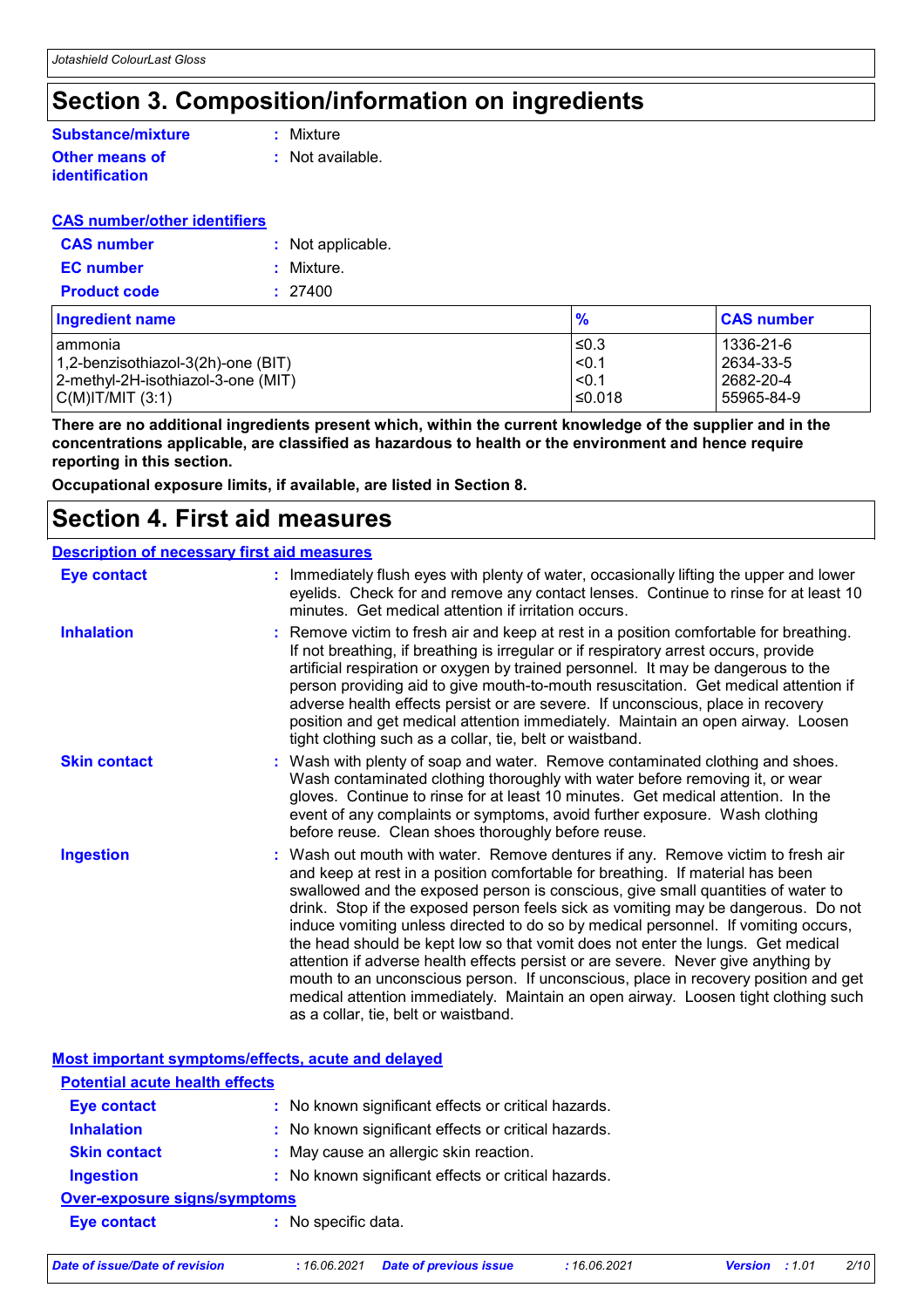# **Section 4. First aid measures**

| <b>Inhalation</b>                 | : No specific data.                                                                                                                                                                                                                                                      |
|-----------------------------------|--------------------------------------------------------------------------------------------------------------------------------------------------------------------------------------------------------------------------------------------------------------------------|
| <b>Skin contact</b>               | : Adverse symptoms may include the following:<br>irritation<br>redness                                                                                                                                                                                                   |
| <b>Ingestion</b>                  | : No specific data.                                                                                                                                                                                                                                                      |
| <b>Notes to physician</b>         | : Treat symptomatically. Contact poison treatment specialist immediately if large<br>quantities have been ingested or inhaled.                                                                                                                                           |
|                                   |                                                                                                                                                                                                                                                                          |
| <b>Specific treatments</b>        | : No specific treatment.                                                                                                                                                                                                                                                 |
| <b>Protection of first-aiders</b> | : No action shall be taken involving any personal risk or without suitable training. It<br>may be dangerous to the person providing aid to give mouth-to-mouth resuscitation.<br>Wash contaminated clothing thoroughly with water before removing it, or wear<br>gloves. |
|                                   |                                                                                                                                                                                                                                                                          |

**See toxicological information (Section 11)**

# **Section 5. Firefighting measures**

| <b>Extinguishing media</b>                               |                                                                                                                                                                                                                                                                                                      |
|----------------------------------------------------------|------------------------------------------------------------------------------------------------------------------------------------------------------------------------------------------------------------------------------------------------------------------------------------------------------|
| <b>Suitable extinguishing</b><br>media                   | : Use an extinguishing agent suitable for the surrounding fire.                                                                                                                                                                                                                                      |
| <b>Unsuitable extinguishing</b><br>media                 | : None known.                                                                                                                                                                                                                                                                                        |
| <b>Specific hazards arising</b><br>from the chemical     | : In a fire or if heated, a pressure increase will occur and the container may burst.<br>This material is harmful to aquatic life with long lasting effects. Fire water<br>contaminated with this material must be contained and prevented from being<br>discharged to any waterway, sewer or drain. |
| <b>Hazardous thermal</b><br>decomposition products       | : Decomposition products may include the following materials:<br>carbon dioxide<br>carbon monoxide<br>metal oxide/oxides                                                                                                                                                                             |
| <b>Special protective actions</b><br>for fire-fighters   | : Promptly isolate the scene by removing all persons from the vicinity of the incident if<br>there is a fire. No action shall be taken involving any personal risk or without<br>suitable training.                                                                                                  |
| <b>Special protective</b><br>equipment for fire-fighters | : Fire-fighters should wear appropriate protective equipment and self-contained<br>breathing apparatus (SCBA) with a full face-piece operated in positive pressure<br>mode.                                                                                                                          |

## **Section 6. Accidental release measures**

|                                  | <b>Personal precautions, protective equipment and emergency procedures</b>                                                                                                                                                                                                                                                                                                                                      |
|----------------------------------|-----------------------------------------------------------------------------------------------------------------------------------------------------------------------------------------------------------------------------------------------------------------------------------------------------------------------------------------------------------------------------------------------------------------|
| For non-emergency<br>personnel   | : No action shall be taken involving any personal risk or without suitable training.<br>Evacuate surrounding areas. Keep unnecessary and unprotected personnel from<br>entering. Do not touch or walk through spilt material. Avoid breathing vapour or<br>mist. Provide adequate ventilation. Wear appropriate respirator when ventilation is<br>inadequate. Put on appropriate personal protective equipment. |
|                                  | For emergency responders : If specialised clothing is required to deal with the spillage, take note of any<br>information in Section 8 on suitable and unsuitable materials. See also the<br>information in "For non-emergency personnel".                                                                                                                                                                      |
| <b>Environmental precautions</b> | : Avoid dispersal of spilt material and runoff and contact with soil, waterways, drains<br>and sewers. Inform the relevant authorities if the product has caused environmental<br>pollution (sewers, waterways, soil or air). Water polluting material. May be harmful<br>to the environment if released in large quantities.                                                                                   |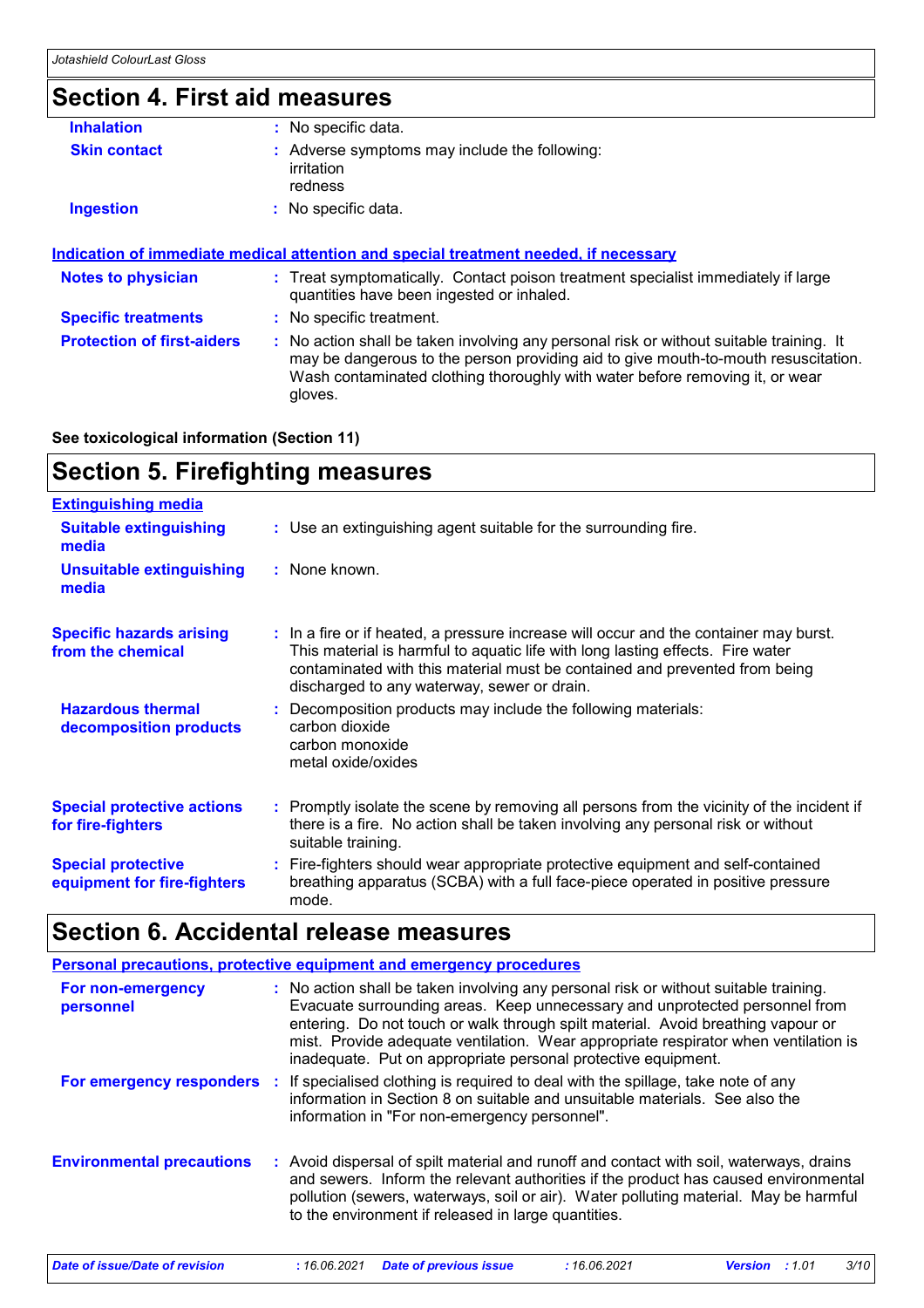**Control parameters**

**Occupational exposure limits**

### **Section 6. Accidental release measures**

#### **Methods and material for containment and cleaning up**

| <b>Small spill</b> | : Stop leak if without risk. Move containers from spill area. Dilute with water and mop<br>up if water-soluble. Alternatively, or if water-insoluble, absorb with an inert dry<br>material and place in an appropriate waste disposal container. Dispose of via a<br>licensed waste disposal contractor.                                                                                                                                                                                                                                                                                                                                                                                                          |
|--------------------|-------------------------------------------------------------------------------------------------------------------------------------------------------------------------------------------------------------------------------------------------------------------------------------------------------------------------------------------------------------------------------------------------------------------------------------------------------------------------------------------------------------------------------------------------------------------------------------------------------------------------------------------------------------------------------------------------------------------|
| Large spill        | : Stop leak if without risk. Move containers from spill area. Approach the release<br>from upwind. Prevent entry into sewers, water courses, basements or confined<br>areas. Wash spillages into an effluent treatment plant or proceed as follows.<br>Contain and collect spillage with non-combustible, absorbent material e.g. sand,<br>earth, vermiculite or diatomaceous earth and place in container for disposal<br>according to local regulations (see Section 13). Dispose of via a licensed waste<br>disposal contractor. Contaminated absorbent material may pose the same hazard<br>as the spilt product. Note: see Section 1 for emergency contact information and<br>Section 13 for waste disposal. |

# **Section 7. Handling and storage**

| <b>Precautions for safe handling</b>                                             |                                                                                                                                                                                                                                                                                                                                                                                                                                                                                                                                                                                     |
|----------------------------------------------------------------------------------|-------------------------------------------------------------------------------------------------------------------------------------------------------------------------------------------------------------------------------------------------------------------------------------------------------------------------------------------------------------------------------------------------------------------------------------------------------------------------------------------------------------------------------------------------------------------------------------|
| <b>Protective measures</b>                                                       | : Put on appropriate personal protective equipment (see Section 8). Persons with a<br>history of skin sensitization problems should not be employed in any process in<br>which this product is used. Do not get in eyes or on skin or clothing. Do not ingest.<br>Avoid breathing vapour or mist. Avoid release to the environment. Keep in the<br>original container or an approved alternative made from a compatible material, kept<br>tightly closed when not in use. Empty containers retain product residue and can be<br>hazardous. Do not reuse container.                  |
| <b>Advice on general</b><br>occupational hygiene                                 | : Eating, drinking and smoking should be prohibited in areas where this material is<br>handled, stored and processed. Workers should wash hands and face before<br>eating, drinking and smoking. Remove contaminated clothing and protective<br>equipment before entering eating areas. See also Section 8 for additional<br>information on hygiene measures.                                                                                                                                                                                                                       |
| <b>Conditions for safe storage,</b><br>including any<br><i>incompatibilities</i> | : Store in accordance with local regulations. Store in original container protected<br>from direct sunlight in a dry, cool and well-ventilated area, away from incompatible<br>materials (see Section 10) and food and drink. Keep container tightly closed and<br>sealed until ready for use. Containers that have been opened must be carefully<br>resealed and kept upright to prevent leakage. Do not store in unlabelled containers.<br>Use appropriate containment to avoid environmental contamination. See Section 10<br>for incompatible materials before handling or use. |

### **Section 8. Exposure controls/personal protection**

| None.                                             |                                                                                                                                                                                                                                                                                                                                                                                                                                                                             |
|---------------------------------------------------|-----------------------------------------------------------------------------------------------------------------------------------------------------------------------------------------------------------------------------------------------------------------------------------------------------------------------------------------------------------------------------------------------------------------------------------------------------------------------------|
| <b>Appropriate engineering</b><br><b>controls</b> | : Good general ventilation should be sufficient to control worker exposure to airborne<br>contaminants.                                                                                                                                                                                                                                                                                                                                                                     |
| <b>Environmental exposure</b><br><b>controls</b>  | : Emissions from ventilation or work process equipment should be checked to ensure<br>they comply with the requirements of environmental protection legislation. In some<br>cases, fume scrubbers, filters or engineering modifications to the process<br>equipment will be necessary to reduce emissions to acceptable levels.                                                                                                                                             |
| <b>Individual protection measures</b>             |                                                                                                                                                                                                                                                                                                                                                                                                                                                                             |
| <b>Hygiene measures</b>                           | : Wash hands, forearms and face thoroughly after handling chemical products, before<br>eating, smoking and using the lavatory and at the end of the working period.<br>Appropriate techniques should be used to remove potentially contaminated clothing.<br>Contaminated work clothing should not be allowed out of the workplace. Wash<br>contaminated clothing before reusing. Ensure that eyewash stations and safety<br>showers are close to the workstation location. |
| Date of issue/Date of revision                    | : 16.06.2021<br><b>Date of previous issue</b><br>:16.06.2021<br>:1.01<br><b>Version</b><br>4/10                                                                                                                                                                                                                                                                                                                                                                             |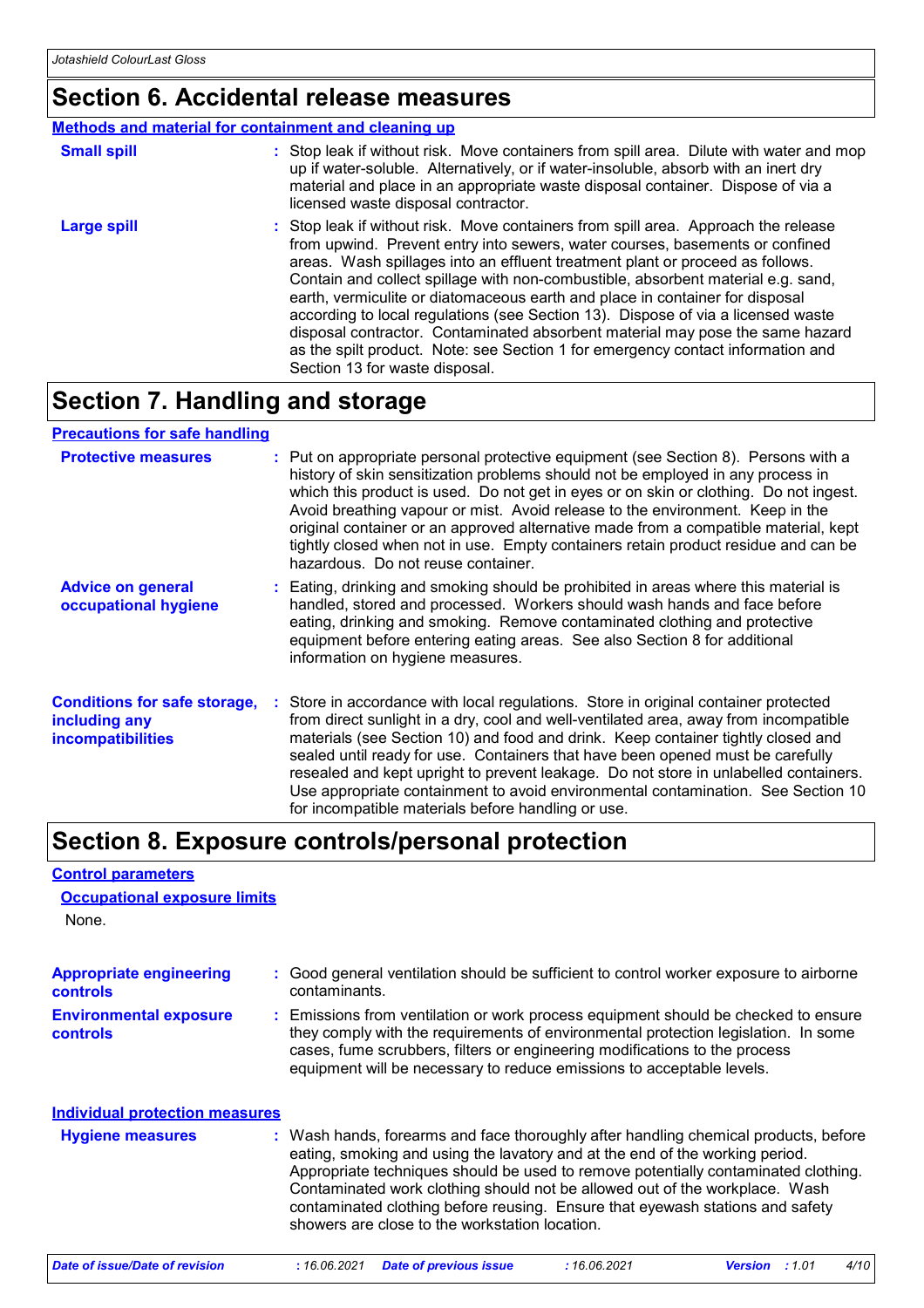# **Section 8. Exposure controls/personal protection**

| <b>Eye/face protection</b>    | : Safety eyewear complying to EN 166 should be used when a risk assessment<br>indicates this is necessary to avoid exposure to liquid splashes, mists, gases or<br>dusts. If contact is possible, the following protection should be worn, unless the<br>assessment indicates a higher degree of protection: safety glasses with side-<br>shields.                                                                                                                                                                                                                                                                                                                                                                                                                                                                                  |
|-------------------------------|-------------------------------------------------------------------------------------------------------------------------------------------------------------------------------------------------------------------------------------------------------------------------------------------------------------------------------------------------------------------------------------------------------------------------------------------------------------------------------------------------------------------------------------------------------------------------------------------------------------------------------------------------------------------------------------------------------------------------------------------------------------------------------------------------------------------------------------|
| <b>Skin protection</b>        |                                                                                                                                                                                                                                                                                                                                                                                                                                                                                                                                                                                                                                                                                                                                                                                                                                     |
| <b>Hand protection</b>        | : There is no one glove material or combination of materials that will give unlimited<br>resistance to any individual or combination of chemicals.<br>The breakthrough time must be greater than the end use time of the product.<br>The instructions and information provided by the glove manufacturer on use,<br>storage, maintenance and replacement must be followed.<br>Gloves should be replaced regularly and if there is any sign of damage to the glove<br>material.<br>Always ensure that gloves are free from defects and that they are stored and used<br>correctly.<br>The performance or effectiveness of the glove may be reduced by physical/chemical<br>damage and poor maintenance.<br>Barrier creams may help to protect the exposed areas of the skin but should not be<br>applied once exposure has occurred. |
|                               | Wear suitable gloves tested to EN374.<br>Recommended, gloves(breakthrough time) > 8 hours: nitrile rubber, neoprene, PVC<br>May be used, gloves(breakthrough time) 4 - 8 hours: 4H                                                                                                                                                                                                                                                                                                                                                                                                                                                                                                                                                                                                                                                  |
| <b>Body protection</b>        | : Personal protective equipment for the body should be selected based on the task<br>being performed and the risks involved and should be approved by a specialist<br>before handling this product.                                                                                                                                                                                                                                                                                                                                                                                                                                                                                                                                                                                                                                 |
| <b>Other skin protection</b>  | : Appropriate footwear and any additional skin protection measures should be<br>selected based on the task being performed and the risks involved and should be<br>approved by a specialist before handling this product.                                                                                                                                                                                                                                                                                                                                                                                                                                                                                                                                                                                                           |
| <b>Respiratory protection</b> | : If workers are exposed to concentrations above the exposure limit, they must use a<br>respirator according to EN 140. By spraying : particulate filter (FFP2 / N95). In<br>confined spaces, use compressed-air or fresh-air respiratory equipment.                                                                                                                                                                                                                                                                                                                                                                                                                                                                                                                                                                                |

### **Section 9. Physical and chemical properties**

| <b>Appearance</b>                                 |                                                                                                                                                           |
|---------------------------------------------------|-----------------------------------------------------------------------------------------------------------------------------------------------------------|
| <b>Physical state</b>                             | $:$ Liquid.                                                                                                                                               |
| <b>Colour</b>                                     | : Various colours.                                                                                                                                        |
| <b>Odour</b>                                      | : Characteristic.                                                                                                                                         |
| <b>Odour threshold</b>                            | : Not applicable.                                                                                                                                         |
| pH                                                | : 8 to 10                                                                                                                                                 |
| <b>Melting point</b>                              | : 0                                                                                                                                                       |
| <b>Boiling point</b>                              | : Lowest known value: $100^{\circ}$ C (212 $^{\circ}$ F) (water). Weighted average: 111.8 $^{\circ}$ C (233.2 $^{\circ}$ F)                               |
| <b>Flash point</b>                                | : Not available.                                                                                                                                          |
| <b>Evaporation rate</b>                           | : Highest known value: 0.36 (water) Weighted average: 0.34 compared with butyl<br>acetate                                                                 |
| <b>Flammability (solid, gas)</b>                  | : Not applicable.                                                                                                                                         |
| Lower and upper explosive<br>(flammable) limits   | $: 0.6 - 12.6%$                                                                                                                                           |
| <b>Vapour pressure</b>                            | : Highest known value: $3.2$ kPa (23.8 mm Hg) (at $20^{\circ}$ C) (water). Weighted average:<br>2.88 kPa (21.6 mm Hg) (at 20°C)                           |
| <b>Vapour density</b>                             | : Highest known value: $7.5$ (Air = 1) (propanoic acid, 2-methyl-, monoester with<br>2,2,4-trimethyl-1,3-pentanediol). Weighted average: $4.67$ (Air = 1) |
| <b>Density</b>                                    | : 1.018 to 1.23 g/cm <sup>3</sup>                                                                                                                         |
| <b>Solubility</b>                                 | : Easily soluble in the following materials: cold water and hot water.                                                                                    |
| <b>Partition coefficient: n-</b><br>octanol/water | : Not available.                                                                                                                                          |
| <b>Date of issue/Date of revision</b>             | 5/10<br>: 16.06.2021<br>: 16.06.2021<br><b>Date of previous issue</b><br>Version : 1.01                                                                   |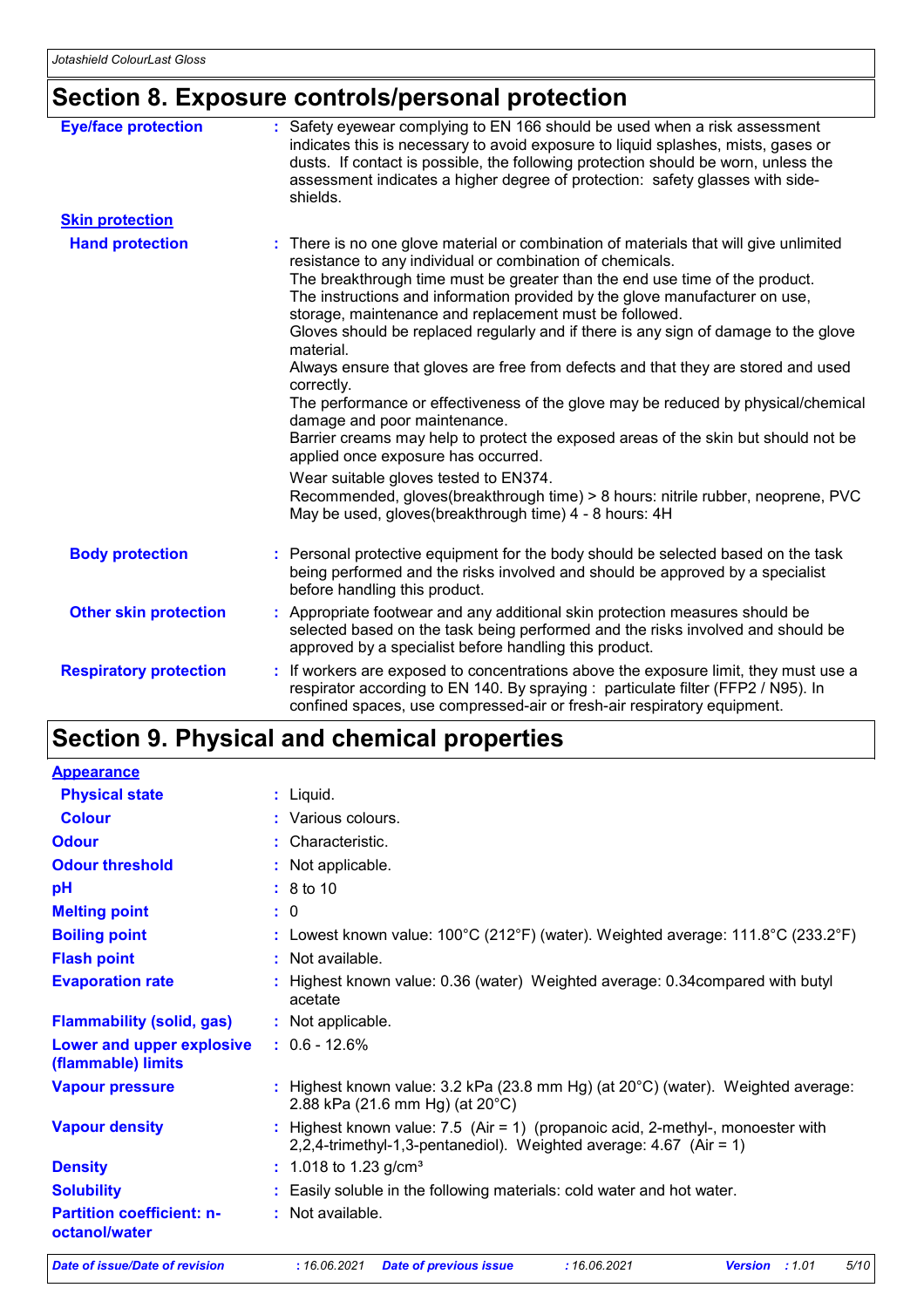### **Section 9. Physical and chemical properties**

| <b>Auto-ignition temperature</b>                  | : Not applicable.                                                        |
|---------------------------------------------------|--------------------------------------------------------------------------|
| <b>Decomposition temperature : Not available.</b> |                                                                          |
| <b>Viscosity</b>                                  | : Kinematic (40°C): >0.205 cm <sup>2</sup> /s (>20.5 mm <sup>2</sup> /s) |

# **Section 10. Stability and reactivity**

| <b>Reactivity</b>                            | : No specific test data related to reactivity available for this product or its ingredients.              |
|----------------------------------------------|-----------------------------------------------------------------------------------------------------------|
| <b>Chemical stability</b>                    | : The product is stable.                                                                                  |
| <b>Possibility of hazardous</b><br>reactions | : Under normal conditions of storage and use, hazardous reactions will not occur.                         |
| <b>Conditions to avoid</b>                   | : No specific data.                                                                                       |
| <b>Incompatible materials</b>                | : No specific data.                                                                                       |
| <b>Hazardous decomposition</b><br>products   | : Under normal conditions of storage and use, hazardous decomposition products<br>should not be produced. |

### **Section 11. Toxicological information**

#### **Information on toxicological effects**

#### **Acute toxicity**

| <b>Product/ingredient name</b>       | <b>Result</b>                                    | <b>Species</b> | <b>Dose</b>                    | <b>Exposure</b> |
|--------------------------------------|--------------------------------------------------|----------------|--------------------------------|-----------------|
| ammonia<br>1,2-benzisothiazol-3(2h)- | LD50 Oral<br>LC50 Inhalation Dusts and mists Rat | Rat            | 350 mg/kg<br>$40 \text{ mg/l}$ | 4 hours         |
| one (BIT)<br> C(M) T/MIT (3:1)       | LD50 Oral<br>LD50 Oral                           | Rat<br>Rat     | 485 mg/kg<br>53 mg/kg          |                 |

#### **Irritation/Corrosion**

| <b>Product/ingredient name</b>          | <b>Result</b>          | <b>Species</b>                       | <b>Score</b> | <b>Exposure</b>             | <b>Observation</b> |
|-----------------------------------------|------------------------|--------------------------------------|--------------|-----------------------------|--------------------|
| l ammonia                               | Eyes - Severe irritant | Rabbit                               |              | 250<br>Micrograms           |                    |
|                                         | Eyes - Severe irritant | Rabbit                               |              | 0.5 minutes<br>1 milligrams |                    |
| 1,2-benzisothiazol-3(2h)-<br> one (BIT) | Skin - Mild irritant   | l Mammal -<br>species<br>unspecified |              |                             |                    |
|                                         | Eyes - Irritant        | l Mammal -<br>species<br>unspecified |              |                             |                    |

#### **Sensitisation**

| <b>Product/ingredient name</b>         | <b>Route of</b><br>exposure | <b>Species</b>                  | <b>Result</b> |
|----------------------------------------|-----------------------------|---------------------------------|---------------|
| 1,2-benzisothiazol-3(2h)-<br>one (BIT) | skin                        | Mouse                           | Sensitising   |
| 2-methyl-2H-isothiazol-<br>3-one (MIT) | skin                        | Mammal - species<br>unspecified | Sensitising   |
| $C(M)$ IT/MIT $(3:1)$                  | skin                        | Mammal - species<br>unspecified | Sensitising   |

#### **Mutagenicity**

Not available.

#### **Carcinogenicity**

Not available.

#### **Reproductive toxicity**

Not available.

**Teratogenicity**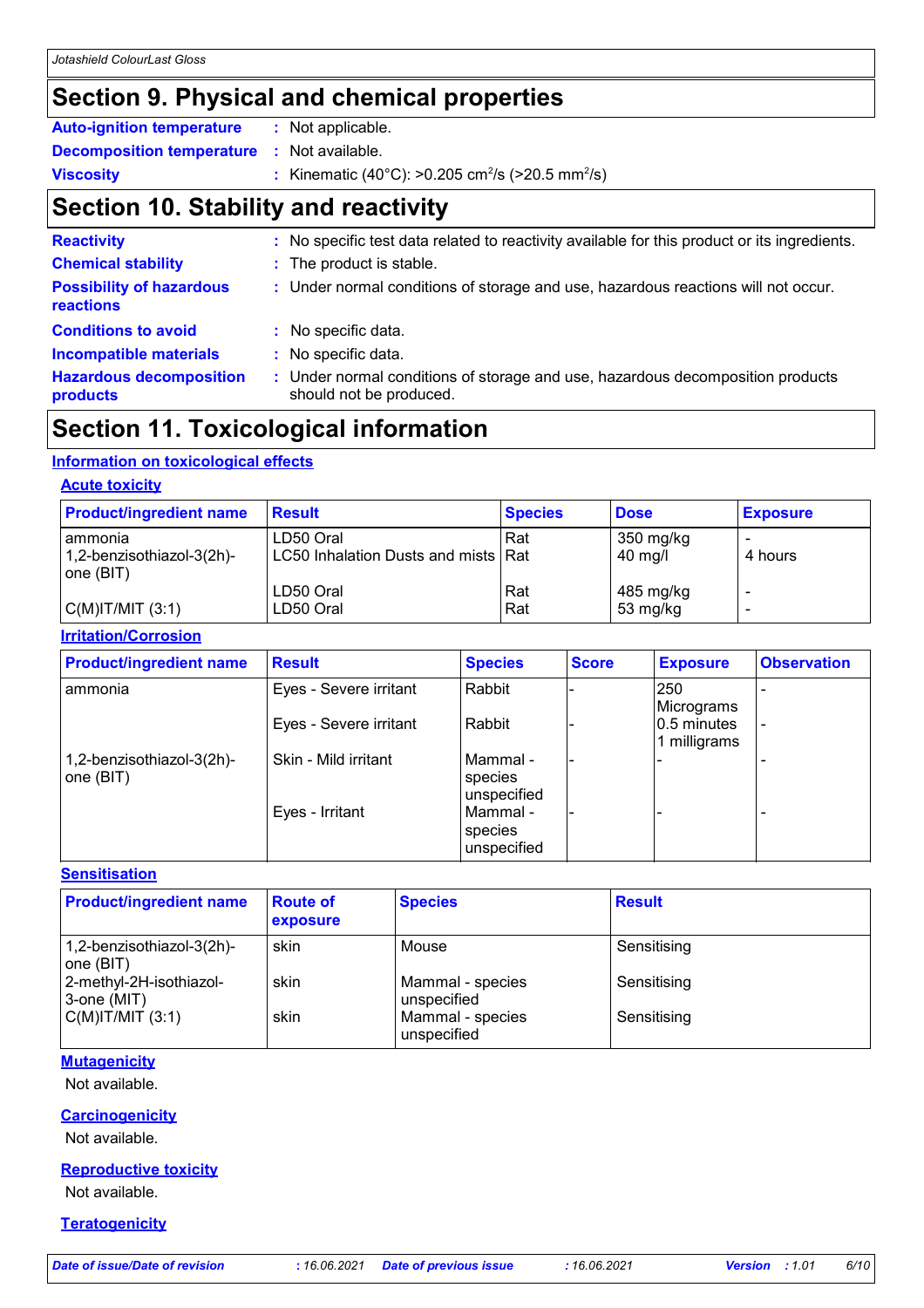### **Section 11. Toxicological information**

Not available.

#### **Specific target organ toxicity (single exposure)**

| <b>Name</b> | <b>Category</b> | <b>Route of</b><br><b>exposure</b> | <b>Target organs</b>            |
|-------------|-----------------|------------------------------------|---------------------------------|
| ammonia     | Category 3      |                                    | Respiratory tract<br>irritation |

#### **Specific target organ toxicity (repeated exposure)**

Not available.

#### **Aspiration hazard**

Not available.

#### **Information on likely routes :** Not available. **of exposure**

**Potential acute health effects**

| <b>Eve contact</b>  | : No known significant effects or critical hazards. |
|---------------------|-----------------------------------------------------|
| <b>Inhalation</b>   | : No known significant effects or critical hazards. |
| <b>Skin contact</b> | : May cause an allergic skin reaction.              |
| <b>Ingestion</b>    | : No known significant effects or critical hazards. |

#### **Symptoms related to the physical, chemical and toxicological characteristics**

| <b>Eye contact</b>  | : No specific data.                                                    |
|---------------------|------------------------------------------------------------------------|
| <b>Inhalation</b>   | : No specific data.                                                    |
| <b>Skin contact</b> | : Adverse symptoms may include the following:<br>irritation<br>redness |
| Ingestion           | : No specific data.                                                    |

#### **Delayed and immediate effects as well as chronic effects from short and long-term exposure**

| <b>Short term exposure</b>                        |                                                                                                          |
|---------------------------------------------------|----------------------------------------------------------------------------------------------------------|
| <b>Potential immediate</b><br><b>effects</b>      | $:$ Not available.                                                                                       |
| <b>Potential delayed effects</b>                  | : Not available.                                                                                         |
| Long term exposure                                |                                                                                                          |
| <b>Potential immediate</b><br><b>effects</b>      | : Not available.                                                                                         |
| <b>Potential delayed effects : Not available.</b> |                                                                                                          |
| <b>Potential chronic health effects</b>           |                                                                                                          |
| Not available.                                    |                                                                                                          |
| <b>General</b>                                    | : Once sensitized, a severe allergic reaction may occur when subsequently exposed<br>to very low levels. |
| <b>Carcinogenicity</b>                            | : No known significant effects or critical hazards.                                                      |
| <b>Mutagenicity</b>                               | : No known significant effects or critical hazards.                                                      |
| <b>Teratogenicity</b>                             | : No known significant effects or critical hazards.                                                      |
| <b>Developmental effects</b>                      | : No known significant effects or critical hazards.                                                      |
| <b>Fertility effects</b>                          | : No known significant effects or critical hazards.                                                      |

#### **Numerical measures of toxicity Acute toxicity estimates**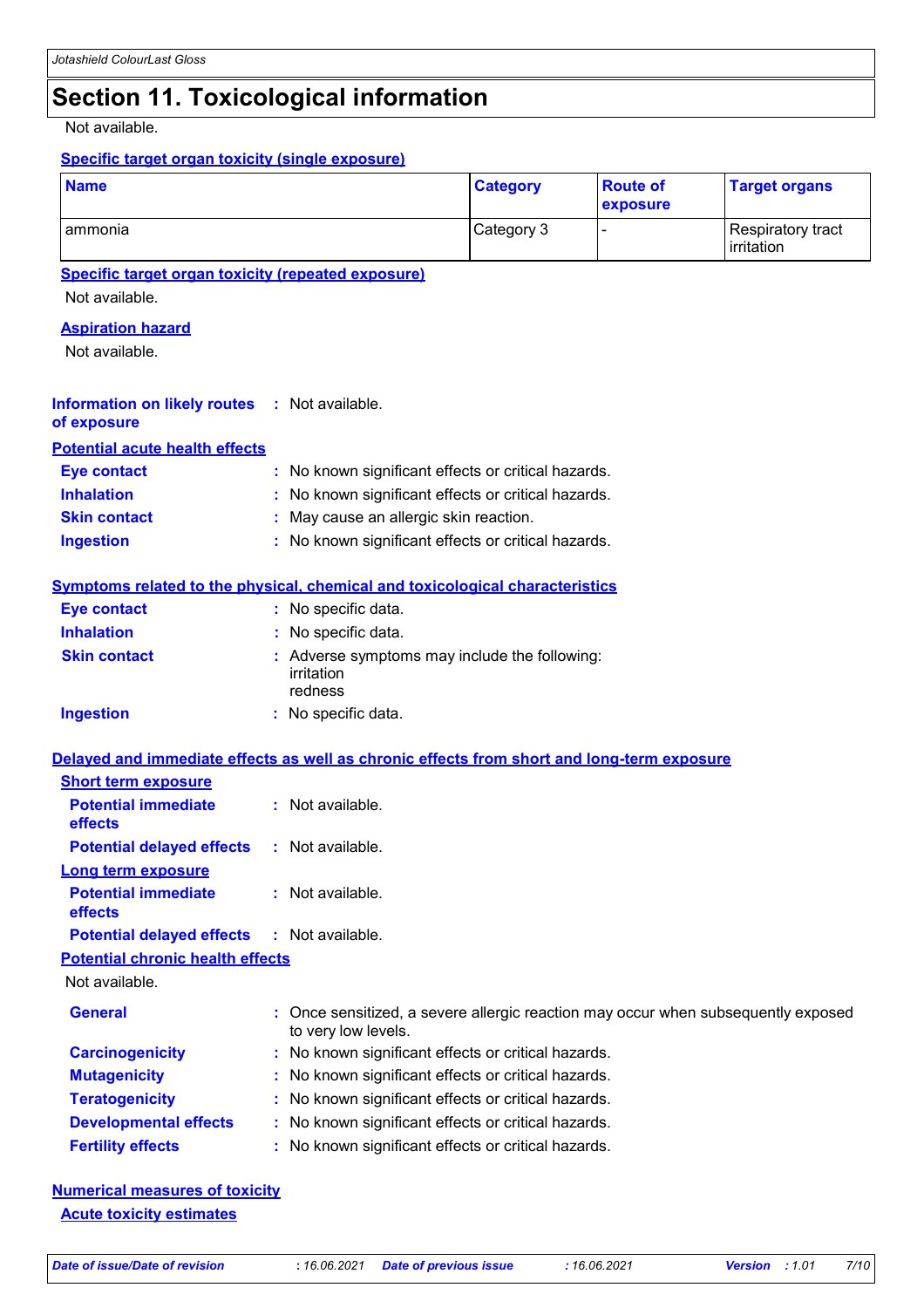### **Section 11. Toxicological information**

Not available.

## **Section 12. Ecological information**

| <b>Toxicity</b>                       |                                   |                                            |                 |
|---------------------------------------|-----------------------------------|--------------------------------------------|-----------------|
| <b>Product/ingredient name</b>        | <b>Result</b>                     | <b>Species</b>                             | <b>Exposure</b> |
| ammonia                               | Acute EC50 0.101 mg/l Fresh water | Daphnia                                    | 96 hours        |
|                                       | Acute LC50 0.89 mg/l Fresh water  | Fish                                       | 96 hours        |
| 1,2-benzisothiazol-3(2h)-one<br>(BIT) | Acute EC50 0.15 mg/l              | Algae - Slenastrum<br>capricornutum        | 72 hours        |
|                                       | Acute EC50 1.05 mg/l              | Crustaceans - Daphnia magna                | 96 hours        |
|                                       | Acute LC50 1.4 mg/l               | Fish - Onchorhynchus mykiss                | 96 hours        |
| 2-methyl-2H-isothiazol-3-one<br>(MIT) | Acute EC50 0.445 mg/l             | Algae                                      | 24 hours        |
|                                       | Acute EC50 2.94 mg/l              | Daphnia                                    | 48 hours        |
|                                       | Acute LC50 6 mg/l                 | Fish                                       | 96 hours        |
| $C(M)$ IT/MIT $(3:1)$                 | Acute EC50 0.048 mg/l             | Algae - Pseudokirchneriella<br>subcapitata | 72 hours        |
|                                       | Acute EC50 0.0052 mg/l            | Algae - Skeletonema costatum               | 48 hours        |
|                                       | Acute EC50 0.1 mg/l               | Daphnia - Daphnia magna                    | 48 hours        |
|                                       | Acute LC50 0.22 mg/l              | Fish - Oncorhynchus mykiss                 | 96 hours        |
|                                       | Acute NOEC 0.00064 mg/l           | Algae - Skeletonema costatum               | 48 hours        |
|                                       | Chronic NOEC 0.0012 mg/l          | Algae - Pseudokirchneriella<br>subcapitata | 72 hours        |
|                                       | Chronic NOEC 0.004 mg/l           | Daphnia - Daphnia magna                    | 21 days         |
|                                       | Chronic NOEC 0.098 mg/l           | Fish - Oncorhynchus mykiss                 | 28 days         |

#### **Persistence and degradability**

| <b>Product/ingredient name</b> | <b>Aquatic half-life</b> | <b>Photolysis</b> | Biodegradability              |
|--------------------------------|--------------------------|-------------------|-------------------------------|
| Tammonia<br> C(M) T/M T(3:1)   |                          |                   | <b>Readily</b><br>Not readily |

#### **Bioaccumulative potential**

| <b>Product/ingredient name</b> | <b>LogP</b> <sub>ow</sub> | <b>BCF</b> | <b>Potential</b> |
|--------------------------------|---------------------------|------------|------------------|
| I ammonia                      |                           |            | low              |
| $C(M)$ IT/MIT $(3:1)$          |                           | 3.16       | low              |

#### **Mobility in soil**

**Soil/water partition coefficient (Koc) :** Not available.

**Other adverse effects** : No known significant effects or critical hazards.

### **Section 13. Disposal considerations**

| <b>Disposal methods</b> | : The generation of waste should be avoided or minimised wherever possible.<br>Disposal of this product, solutions and any by-products should at all times comply<br>with the requirements of environmental protection and waste disposal legislation<br>and any regional local authority requirements. Dispose of surplus and non-<br>recyclable products via a licensed waste disposal contractor. Waste should not be<br>disposed of untreated to the sewer unless fully compliant with the requirements of<br>all authorities with jurisdiction. Waste packaging should be recycled. Incineration or<br>landfill should only be considered when recycling is not feasible. This material and<br>its container must be disposed of in a safe way. Care should be taken when |
|-------------------------|--------------------------------------------------------------------------------------------------------------------------------------------------------------------------------------------------------------------------------------------------------------------------------------------------------------------------------------------------------------------------------------------------------------------------------------------------------------------------------------------------------------------------------------------------------------------------------------------------------------------------------------------------------------------------------------------------------------------------------------------------------------------------------|
|                         | handling emptied containers that have not been cleaned or rinsed out. Empty                                                                                                                                                                                                                                                                                                                                                                                                                                                                                                                                                                                                                                                                                                    |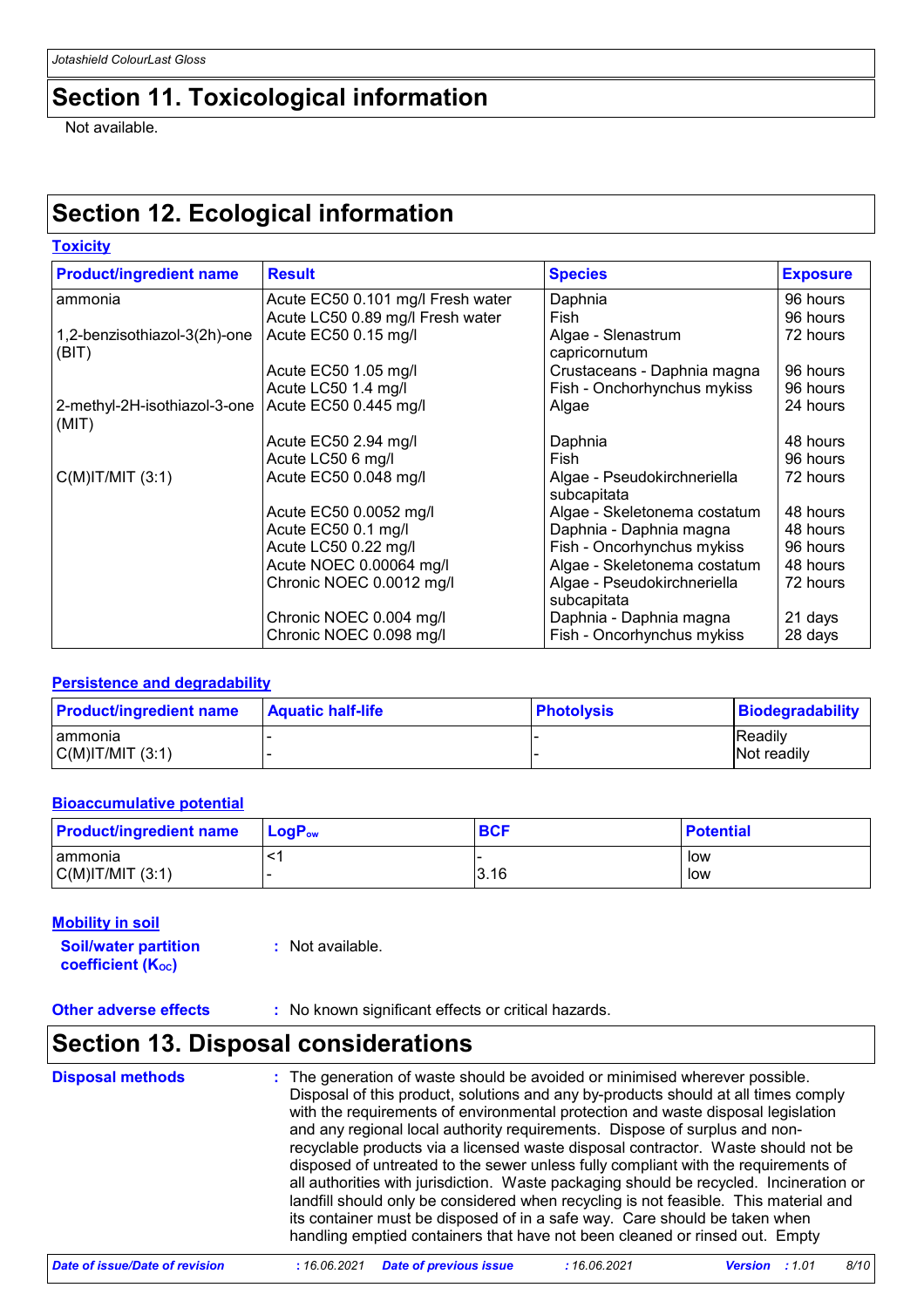### **Section 13. Disposal considerations**

containers or liners may retain some product residues. Avoid dispersal of spilt material and runoff and contact with soil, waterways, drains and sewers.

# **Section 14. Transport information**

|                                      | <b>ADR/RID</b> | <b>IMDG</b>    | <b>IATA</b>    |
|--------------------------------------|----------------|----------------|----------------|
| <b>UN number</b>                     | Not regulated. | Not regulated. | Not regulated. |
| <b>UN proper</b><br>shipping name    | $\blacksquare$ |                |                |
| <b>Transport hazard</b><br>class(es) | $\blacksquare$ | $\blacksquare$ |                |
| <b>Packing group</b>                 | $\blacksquare$ | -              | -              |
| <b>Environmental</b><br>hazards      | No.            | No.            | No.            |
| <b>Additional</b><br>information     | ۰              | -              | -              |

**Special precautions for user Transport within user's premises:** always transport in closed containers that are **:** upright and secure. Ensure that persons transporting the product know what to do in the event of an accident or spillage.

**Transport in bulk according :** Not available.

#### **to IMO instruments**

### **Section 15. Regulatory information**

**Safety, health and environmental regulations specific for the product**

**:** No known specific national and/or regional regulations applicable to this product (including its ingredients).

#### **International regulations**

| <b>Chemical Weapon Convention List Schedules I, II &amp; III Chemicals</b> |  |
|----------------------------------------------------------------------------|--|
| Not listed.                                                                |  |

#### **Montreal Protocol**

Not listed.

#### **Stockholm Convention on Persistent Organic Pollutants** Not listed.

#### **UNECE Aarhus Protocol on POPs and Heavy Metals**

Not listed.

### **Section 16. Other information**

| <b>History</b>                    |              |
|-----------------------------------|--------------|
| <b>Date of printing</b>           | : 16.06.2021 |
| Date of issue/Date of<br>revision | : 16.06.2021 |
| Date of previous issue            | : 16.06.2021 |
| <b>Version</b>                    | : 1.01       |